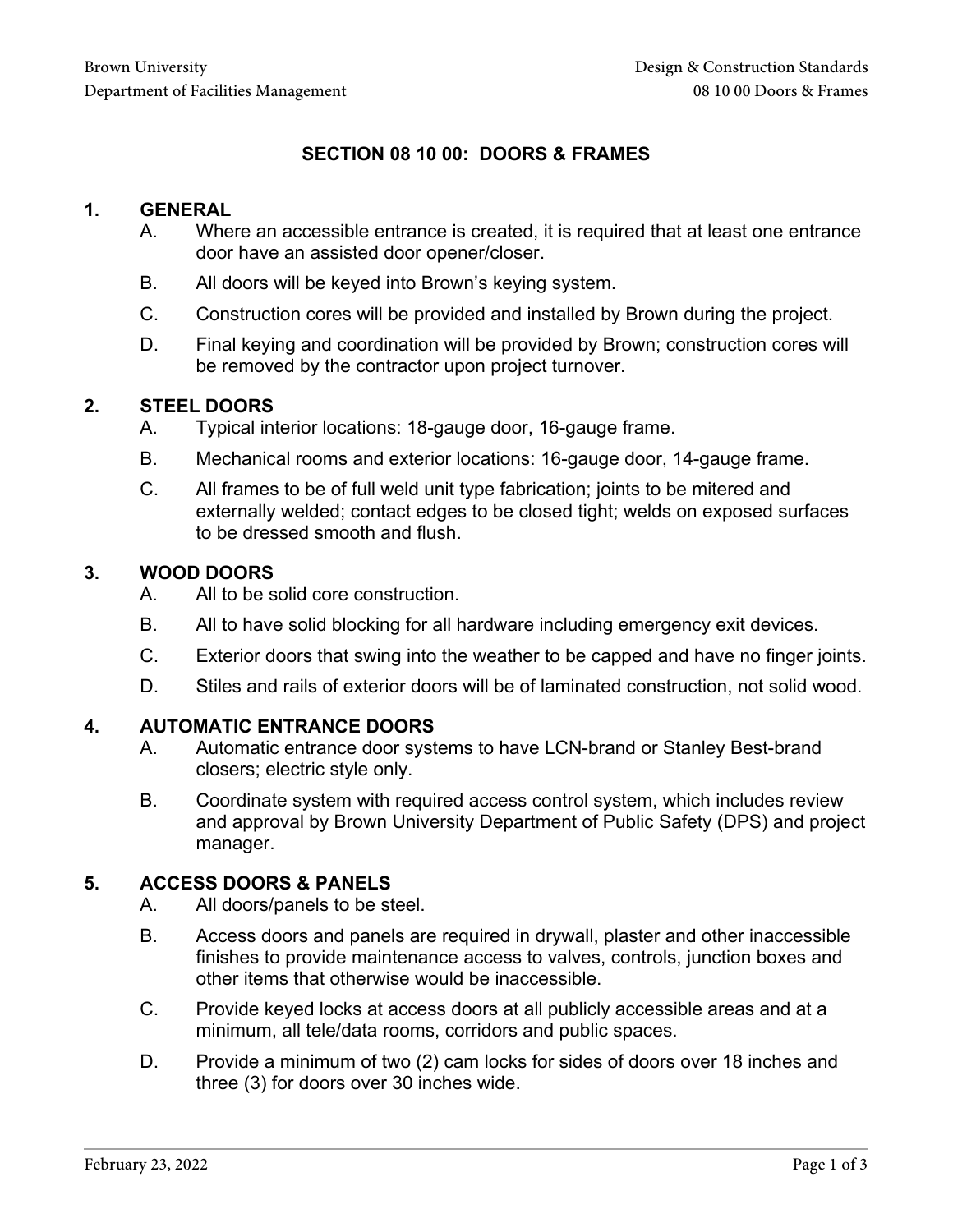- E. All locks in access panels shall be keyed using 7-pin SFIC (Small format Interchangeable Core) housings with interchangeable cores.
- F. Minimum access panel and door clear-opening sizes shall be coordinated with the intended use; minimum sizes shall be:
	- 1. Reach in access 12" x 12"
	- 2. Access door-torso only 24" x 24"
	- 3. Access door-complete body passage 30" x 30"

### **6. DOOR HARDWARE**

- A. Use mortise locksets with a 7-pin, interchangeable, small format core.
- B. Cylindrical locksets are not allowed.
- C. Coordinate electrified door hardware with building security and access control system provider.
- D. For renovation projects, match existing finishes.
- E. For new construction, use satin bronze US10 or dull chrome US26D finishes.
- F. Use Arrow-brand and Best-brand locksets.
- G. Use Hager, Rixson, and Stanley-brand hinges, heavy-duty, institutional grade; use fully mortised ball bearing hinges.
- H. Continuous hinges shall be used at entry and high-use doors. Continuous hinges are not allowed on historic doors.
- I. Offset hinges and pivots are not allowed.
- J. Use Von Duprin-brand Power Transfers or Keedex-brand armored door loops; electric transfer hinges are also permitted.
- K. Use UL listed panic exit device and hardware by Precision Hardware Inc., No. 1700 or 4900 trim.
- L. Door closers to be LCN-brand, with a maximum pull of 5 pounds; provide with all required mounting bolts for fastening.
- M. Concealed vertical rods are not permitted; surface-mounted vertical rods are permitted. Surface-mounted systems must utilize top-rods; bottom-rods are not permitted. At pairs of doors, removable vertical mullions and rim devices are required.
- N. Use Pemko-brand, Zero compression seals and door sweeps.
- O. Use Ives-brand flush bolts; automatic flush bolts are not allowed for securing inactive doors.
- P. Use kick plates on all doors in high traffic areas (does not include residence hall rooms and offices); consider cart use and lab traffic; size must be approved.
- Q. Door stops to be floor mounted or wall mounted with blocking.